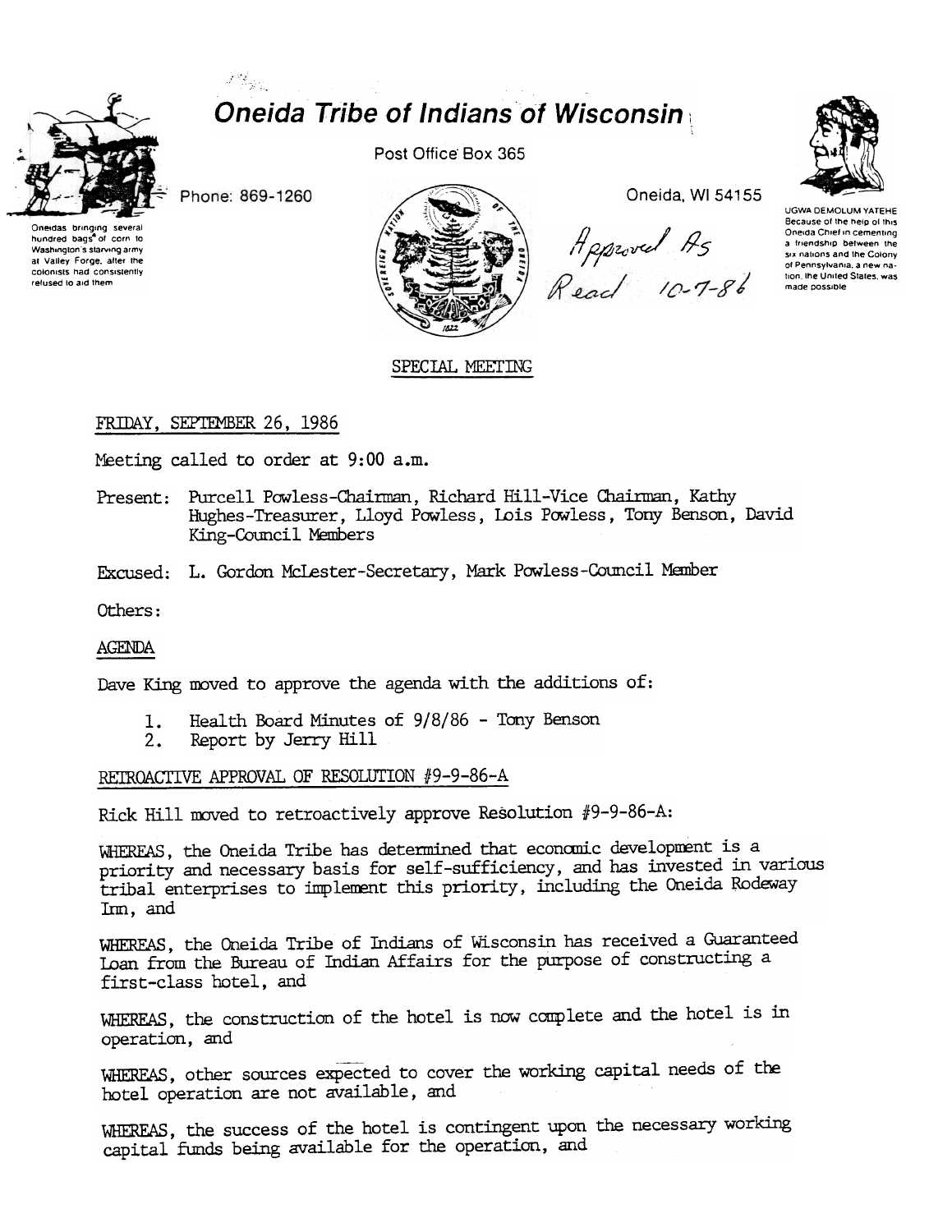ONEIDA 1RIBE OF INDIANS OF WISCONSm SPECIAL MEETING - SEPTEMBER 26, 1986 Page 2

# \*RETROACTIVE RESOLUTION #9-9-86-A (Continued)

WHERFAS, the funds necessary to cover the working capital needs are \$500,000.00.

NOW, THEREFORE BE IT RESOLVED: that the Oneida Tribe of Indians of Wisconsin request an amendment to its guaranteed loan number F55GL850016 to cover the working capital needs of the Oneida Rodeway Inn, and

BE IT FURTHER RESOLVED, that the amendment shall not exceed \$500,000.00 RESOLUTION #9-9-86-A

Kathy Hughes seconded. Motion carried

REI'ROACTIVE APPROVAL - RESOLUTION #9-23-86-A

Dave King moved to retroactively approve Resolution  $#9-23-86-A$ :

WHEREAS, the Oneida Tribe of Indians of Wisconsin bas developed a thirty-two acre industrial park within the boundaries of the Oneida Reservation.

WHEREAS, there is a need on the Oneida Reservation for the development of an incubator building in the Oneida Industrial Park that would be available for tribal businessmen and women who need a facility that will allow their small business projects to grow and develop.

NOW, THEREFORE BE IT RESOLVED: that the Oneida Business Committee hereby endorses the development of an Incubator Development Facility, and the further pursuance of a feasibility study to be funded by the Bureau of Indian Affairs.

Kathy Hughes seconded. Motion carried.

TRAVEL REQUEST - Tony Benson

..

Lois Powless moved to approve travel request for Tony Benson to attend the National Health Board Conference in Rapid City, South Dakota on October 27 30, 1986. Rick Hill seconded. Motion carried.

#### HEALTH BOARD MINUTES OF AUGUST  $11 - 25$  and SEPTEMBER 8, 1986

Lois Powless moved to approve Health Board minutes of August 11, 1986. Dave King seconded. Motion carried.

Discussion on Sewer/Septic Concerns. Lois stated that John Spangberg is \_:!MJrking on this. Rick Hill DXJVed to approve Minutes of August 25, 1986. Dave King seconded. Motion carried.

Discussion on Minutes of Septanber 8, 1986. Tony Benson stated that there was a correction on Section VII. The last sentence was deleted. Kathy Hughes moved to approve, Lloyd E. Powless seconded. Motion carried.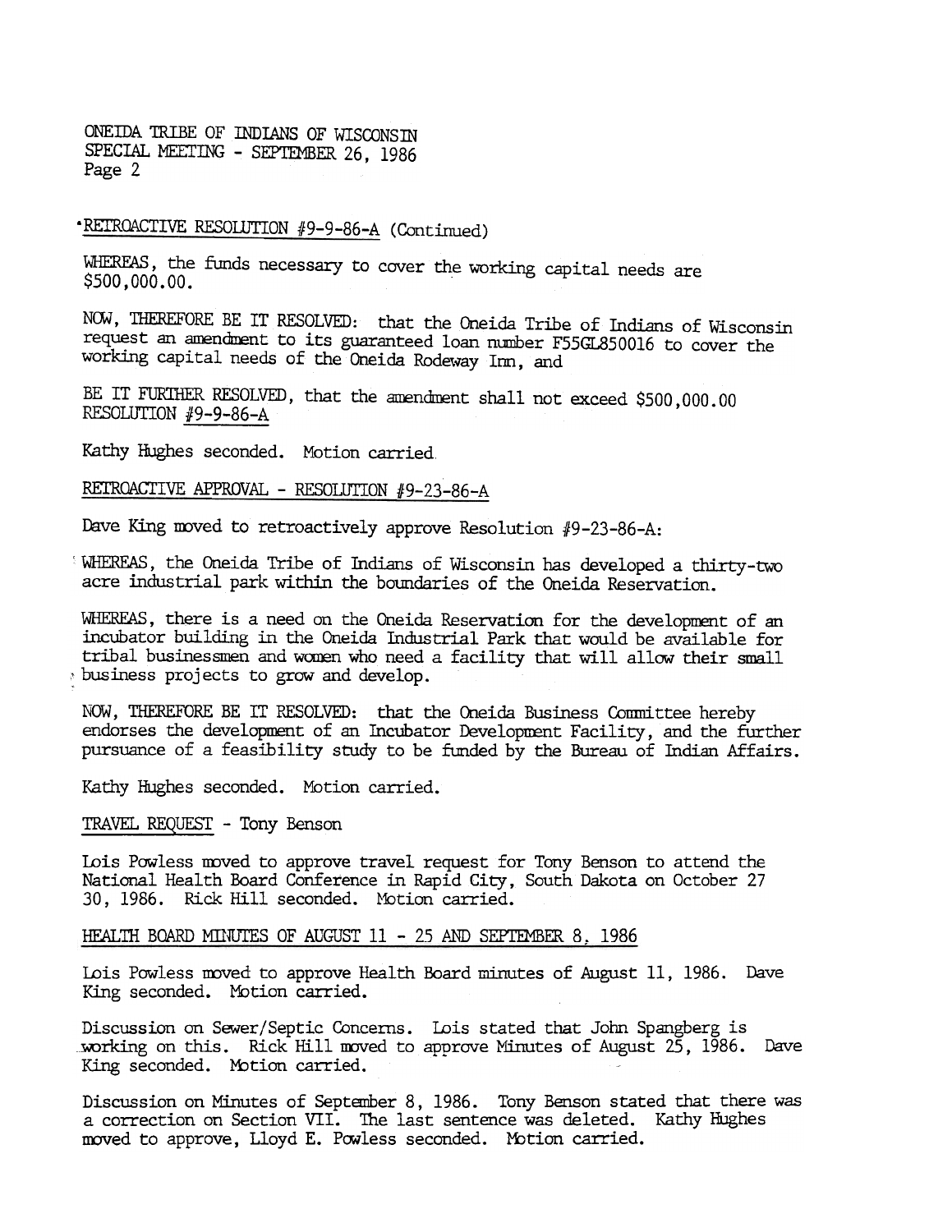ONEIDA TRIBE OF INDIANS OF WISCONSIN SPECIAL MEETING - SEPTEMBER 26, 1986 Page 3

#### . FUND RAISER FOR SHARON METZ

Tony stated that Charles Leonard has had contact with Sharon Metz local campaign committee. They are also planning a fund raiser at the Hotel for the end of the month and he was going to talk with them about the Tribe joining and have fund raisers at the same time. Discussion on this was delayed until Charles Leonard arrived for another agenda item.

#### UPDATE ON PRINTING FACILITY

Lloyd Powless reported on Printing. He is not giving a recommendation because this needs more work and he didn't feel that he could even give an estimate on a price. He met with Gene Schmechel, Butch Rentmeester and Bob Niemela. He feels that Building  $\&$  Grounds could be the General Contractor, and that this should go back to John Powless as a priority. Rick Hill moved to have Lloyd Powless and the appropriate people develop a comprehensive plan in reference to the Print Shop, and bring back some recommendations in reference to housing the Print Shop and also recommendations on the Warehouse in the Industrial Park. Kathy Hughes seconded. Motion carried.

#### FUND RAISER -Charles Leonard

Charles Leonard stated that he was unable to get in contact with anyone on the local Committee in regard to the Tribe joining with the State campaign. It was the consensus of everyone that the Tribe join with the state Campaign. Discussion on Charles Leonard being coordinator for these activities. Dave King suggested checking with the Law Office regarding directly contributing to this campaign. Kathy nentioned that the Tribe should support in actual work besides financial support.

Lois Powless made a motion that the Tribe go on record as supporting Tony Earl and Sharon Metz. Rick Hill seconded. Rick amended the motion to include that the Tribe also contribute \$2, 000. 00 to the campaign. Lois agreed. MOtion carried.

#### CIRCLE WISCONSIN

Charles Leonard and Lloyd Powless attend the Circle Wisconsin Annual Meeting in Stevens Point. This organization is based on Circle Michigan with a membership of 1500 with \$1,000 membership per hotel, restaurant or Whatever type of attraction that wants to be involved.

They develop bus tours to these various attractions. This fee is yearly and they project that they want to get up to a minimum of 100 buses to this area per year. The bus business we have now to Bingo is only Statewide and this would be nation wide. Bingo, Hotel and the Museum should be involved individually. Charles also mentioned that there is a possibility of one of our people being on the Board as there is no representative from this area.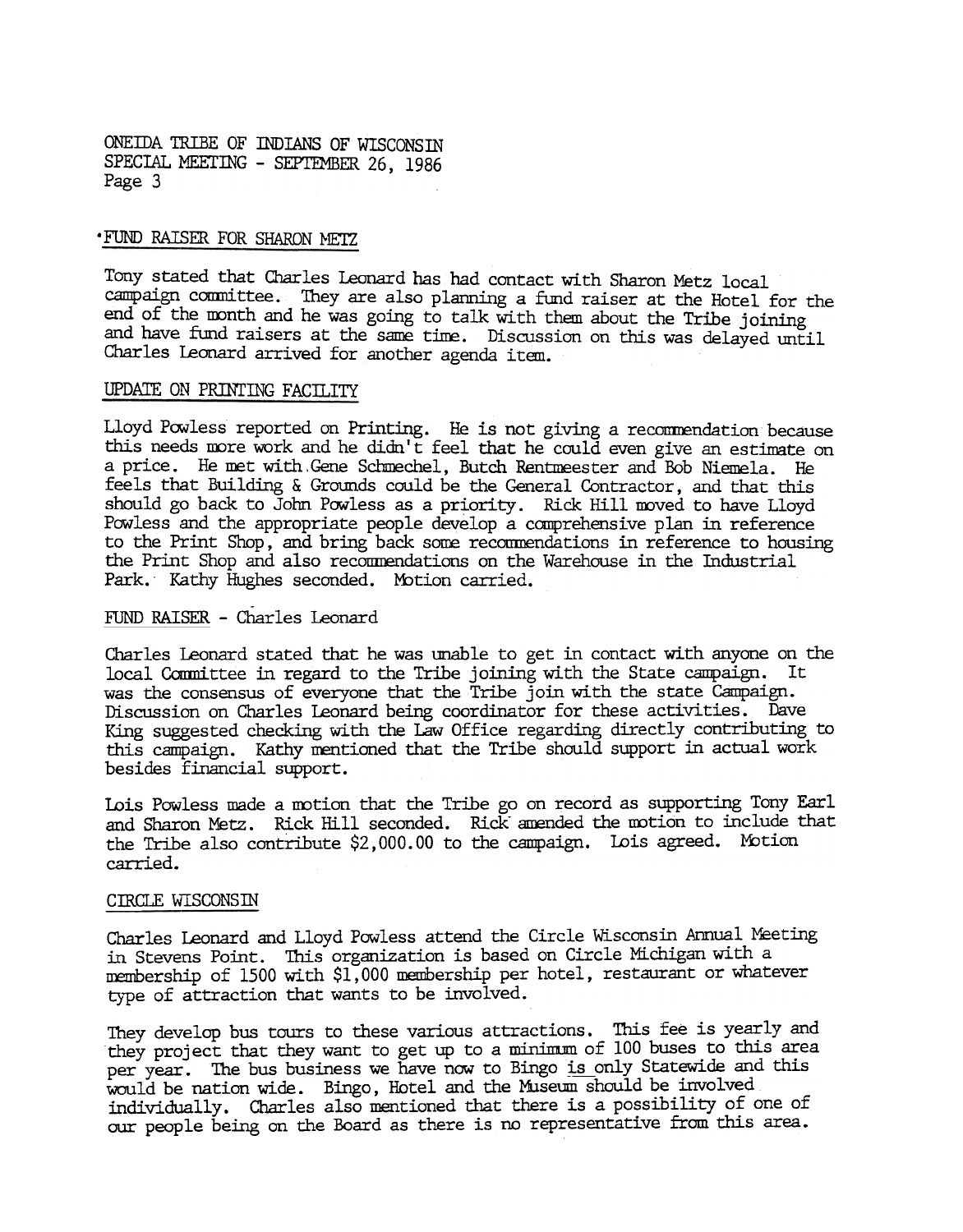ONEIDA TRIBE OF INDIANS OF WISCONSIN SPECIAL MEETING - SEPTEMBER 26, 1986 Page 4

'CIRCLE WISCONSIN (Continued)

The requirements for eligibility are:

- (1) MUst be located in the State of Wisconsin.
- (2) Must be capable of servicing 100 motorcoaches a year
- $(3)$  Must agree to establish and maintain consistent and acceptable policies in regards to tour operators in the areas of advance reservations, deposits, volumn rates and comps. Must designate at least one person with complete authority to act on your behalf in all Circle Wisconsin matters. Must agree to follow through on all Circle Wisconsin leads and referrals on an "imnediate response" basis. MUst supply the Circle Wisconsin office with adequate supplies of literature for mailings and trade show distribution. Must agree a assist Circle Wisconsin with "in kind" donations as required to implement authorized statewide promotional efforts.

There was a question of #7, if that was duplication of #6. Charles will check on this.

Lloyd Powless made a motion that we send this information to the Hotel Board with our recommendation that they join Circle Wisconsin. Dave King seconded. Motion carried.

Kathy Hughes made a motion to refer this information to the Business Manager and Program Manager for consideration of the membership. Lloyd Powless seconded. Lois abstained. Motion carried.

Lois Powless made a motion to pursue having a member of the Tribe apply for a Board member after we have joined. Dave King seconded. Motion carried.

### LAND COMMITTEE MINUTES OF SEPTEMBER 22, 1986

Dave King made a motion to the recommendation to approve Larry Barton's request to place a billboard within the public service easement at the Highway 29 Tobacco Outlet with specifications to comply with the State of Wisconsin Department of Transportation Codes. Tony Benson seconded. Motion carried.

Lois Powless moved to approve the recommendation to approve the lease assignment for Cheryl Vandenberg (Release assignment to State Bank of DePere for home improvement loan) Dave King seconded. Motion carried.

Lois Powless moved to approve the recommendation that the wood cut by  $W.C.C.$ go to the elderly to be sold to all Tribal members according to the fees set. Kathy Hughes seconded. Motion carried. Tony Benson abstained.